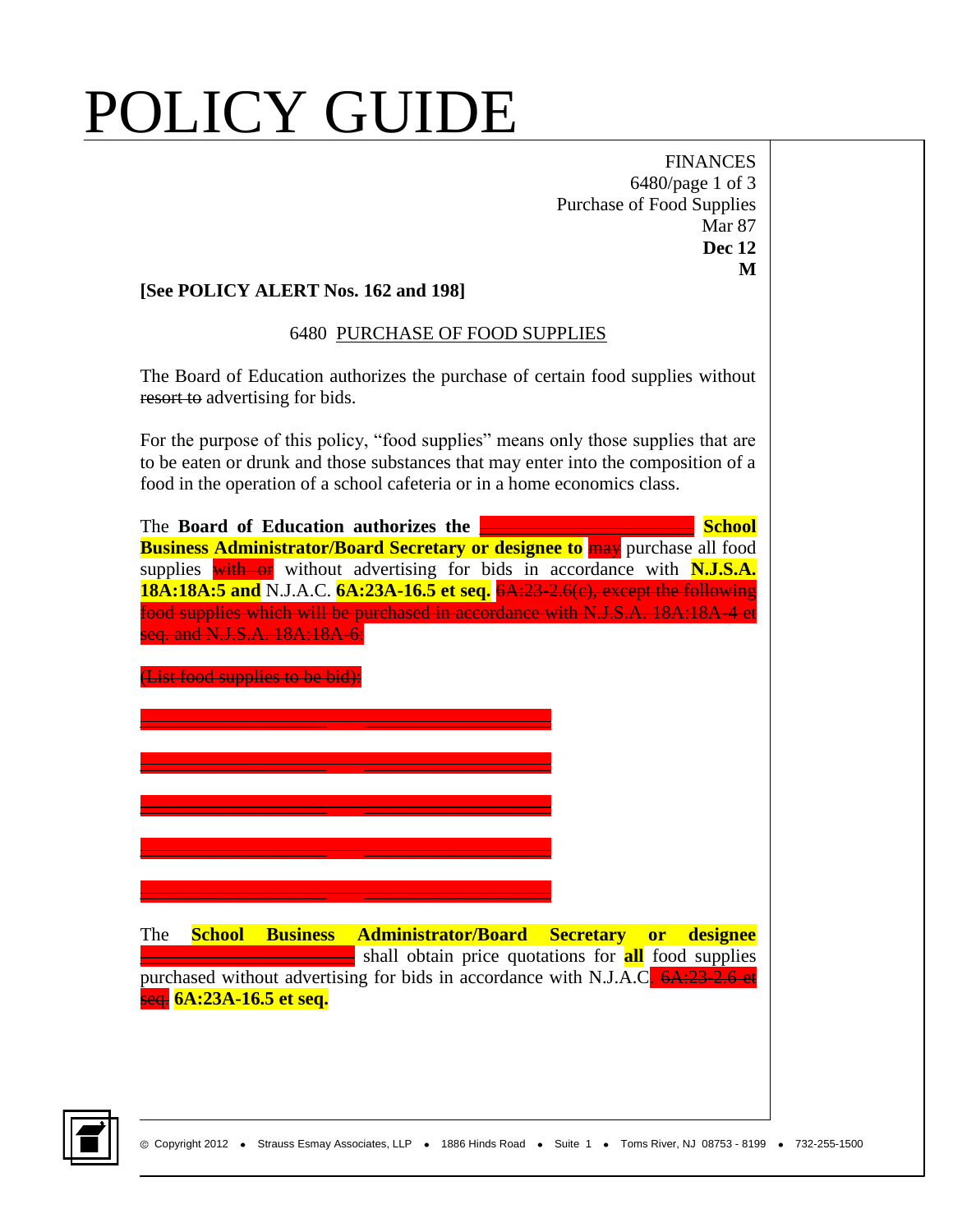## POLICY GUIDE

FINANCES 6480/page 2 of 3 Purchase of Food Supplies

**Vendors interested in providing food supplies to the school district shall submit a written request to the School Business Administrator/Board Secretary or designee to receive specifications for food supplies to be purchased by the school district. The School Business Administrator/Board Secretary or designee will maintain a list of interested vendors and will mail specifications for food supplies to those venders who requested such specifications.**

**Each time a purchase of food supplies is to be made, the School Business Administrator/Board Secretary or designee shall solicit quotations from interested, eligible vendors. Quotations for fresh or frozen fruits, vegetables, and meats need not be solicited more than once in any two week period.**

**The School Business Administrator/Board Secretary or designee shall provide definite and uU**niform specifications **governing** setting standards of quality shall be given to each **eligible** interested vendor **from whom quotations are solicited**. **Specifications for food supplies will indicate a time in which all quotations must be submitted to the school district for consideration.**  Opportunity shall be provided to as many responsible suppliers as possible to do business with the district. Lists of potential suppliers for various types of foods shall be maintained, and quotations shall be solicited in accordance with N.J.S.A. 18A:18A-4 et seq. Food purchases up to \$250 in any one month may be made without solicitation of quotations provided that the purchaser files a statement indicating the reason why quotations could not be obtained.

**All quotations from interested, eligible vendors will be evaluated by the School Business Administrator/Board Secretary or designee.** Food **supplies** shall be purchased from the vendor who submits the lowest quotation, except that food **supplies** may be purchased from another vendor **who submitted a quotation** when the \_\_\_\_\_\_\_\_\_\_\_\_\_\_\_\_\_\_\_\_\_ **School Business Administrator/Board Secretary or designee can justify the purchase** has reason to justify the purchase at a higher price. Any such justification, together with all quotations received, shall be kept in permanent record form, attached to the purchase order and available to school officials, the Board, and the State Department of Education for a minimum of three years following the purchase. The Board shall offer a hearing to any unsuccessful vendor whose quotation for food supplies was lower than the quotation accepted.